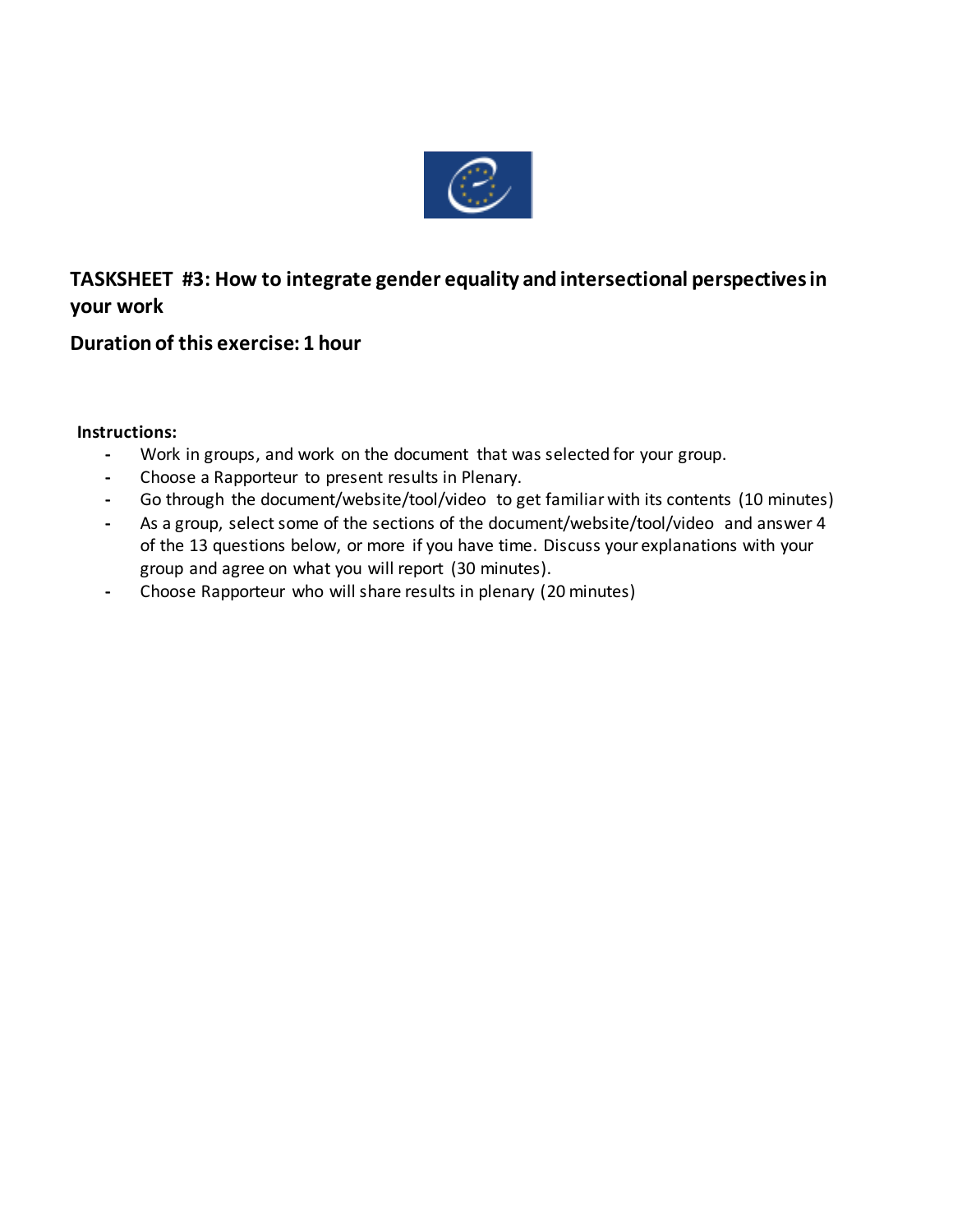| Gender-sensitive questions |                                                                                                                                                                                                                                                                                         | <b>YES</b> | <b>NO</b> | <b>EXPLAIN</b> |
|----------------------------|-----------------------------------------------------------------------------------------------------------------------------------------------------------------------------------------------------------------------------------------------------------------------------------------|------------|-----------|----------------|
|                            | 1. Are there any linkages between the theme<br>addressed and the specific situation of women<br>and men from different groups (age, ethnicity,<br>LGBTI, disability, migrant background, etc.)? Who<br>is missing? Why would they need to be included?                                  |            |           |                |
| 2.                         | Have the distinctive needs of women and men in<br>all their diversity been considered or is there a<br>gap? What would be the possible consequences<br>(intended or unintended) of this gap?                                                                                            |            |           |                |
|                            | 3. Are images/language/symbols used in the<br>document sensitive to gender equality and<br>intersectional issues? For ex. how are women and<br>men portrayed: as agents of change (engaged in<br>some kind of (self) empowering activity) or as<br>passive subjects or only as victims? |            |           |                |
| 4.                         | Is there any discussion of specific barriers<br>endured by different groups of women and men,<br>including for ex. gender norms and stereotypes,<br>(un) conscious bias, structural barriers (cultural,<br>socioeconomic), others?                                                      |            |           |                |
| 5.                         | If relevant to your document/tool: are there<br>(policy) goals/objectives gender-sensitive? Are<br>they intersectionally sensitive? (do they include a<br>concern with minorities and or so-called<br>vulnerable groups of women and men across the<br>life course?                     |            |           |                |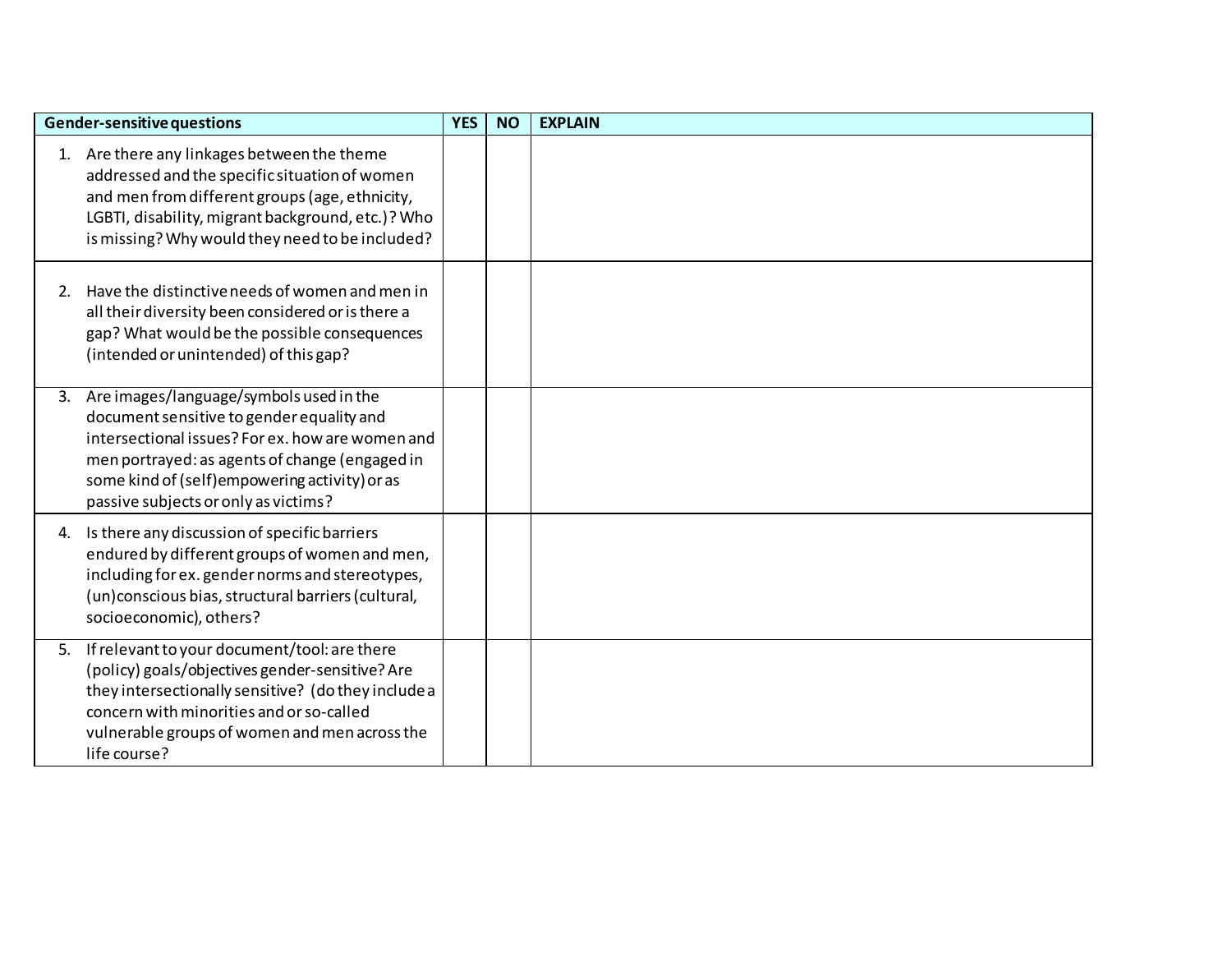|    | 6. Are gender-relevant policy/legal<br>frameworks/standards mentioned (nat./intern.<br>CoE)? Can you mention them? In your experience,<br>why is it important to mention them?             |  |  |
|----|--------------------------------------------------------------------------------------------------------------------------------------------------------------------------------------------|--|--|
|    | 7. Are gender-relevant actors mentioned (relevant<br>authorities, decision-makers, line Ministries,<br>industry reps., NGOs, women's organisations?                                        |  |  |
| 8. | Have gender-equality benefits/issues been<br>identified?                                                                                                                                   |  |  |
| 9. | Does the document tackle gender inequalities<br>(such as segregation, discrimination, sexist<br>practices, gender/racial/ethnic/class bias<br>affecting women and men from diverse groups? |  |  |
|    | 10. Does the document tackle gender inequalities in<br>connection with human rights<br>frameworks/conventions?                                                                             |  |  |